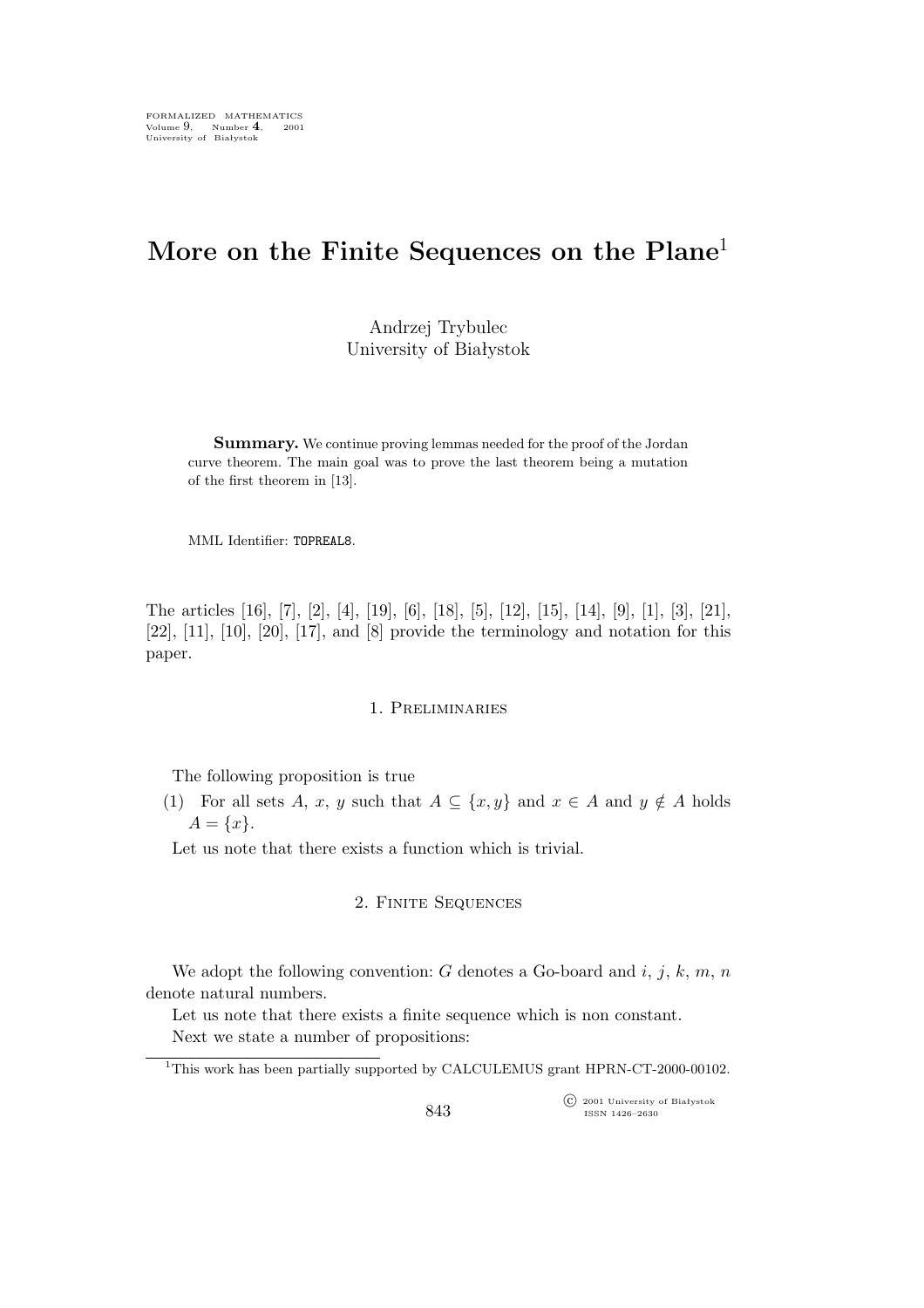#### 844 ANDRZEJ TRYBULEC

- (2) For every non trivial finite sequence f holds  $1 < \text{len } f$ .
- (3) For every non trivial set  $D$  and for every non constant circular finite sequence f of elements of D holds len  $f > 2$ .
- (4) For every finite sequence f and for every set x holds  $x \in \text{rng } f$  or  $x \leftrightarrow$  $f=0.$
- (5) Let p be a set, D be a non empty set, f be a non empty finite sequence of elements of D, and g be a finite sequence of elements of D. If  $p \leftrightarrow f = \text{len } f$ , then  $f \cap g \to p = g$ .
- $(6)$  For every non empty set D and for every non empty one-to-one finite sequence f of elements of D holds  $f_{\text{len }f} \leftrightarrow f = \text{len } f$ .
- (7) For all finite sequences f, g holds len  $f \leq \text{len}(f \sim g)$ .
- (8) For all finite sequences f, g and for every set x such that  $x \in \text{rng } f$  holds  $x \leftrightarrow f = x \leftrightarrow (f \sim g).$
- (9) For every non empty finite sequence f and for every finite sequence  $q$ holds len  $g \leqslant \text{len}(f \sim g)$ .
- (10) For all finite sequences f, g holds rng  $f \subseteq \text{rng}(f \sim g)$ .
- (11) Let  $D$  be a non empty set,  $f$  be a non empty finite sequence of elements of D, and g be a non trivial finite sequence of elements of D. If  $g_{\text{len }g} = f_1$ , then  $f \sim g$  is circular.
- (12) Let D be a non empty set, M be a matrix over D, f be a finite sequence of elements of  $D$ , and  $g$  be a non empty finite sequence of elements of  $D$ . Suppose  $f_{\text{len }f} = g_1$  and f is a sequence which elements belong to M and g is a sequence which elements belong to M. Then  $f \sim g$  is a sequence which elements belong to M.
- (13) For every set  $D$  and for every finite sequence  $f$  of elements of  $D$  such that  $1 \leq k$  holds  $\langle f(k+1), \ldots, f(\text{len } f) \rangle = f_{\downarrow k}$ .
- (14) For every set  $D$  and for every finite sequence  $f$  of elements of  $D$  such that  $k \leqslant \text{len } f \text{ holds } \langle f(1), \ldots, f(k) \rangle = f \upharpoonright k.$
- (15) Let p be a set, D be a non empty set, f be a non empty finite sequence of elements of D, and q be a finite sequence of elements of D. If  $p \leftrightarrow f = \text{len } f$ , then  $f \cap g \leftarrow p = \langle f(1), \ldots, f(\text{len } f - '1) \rangle$ .
- (16) Let D be a non empty set and  $f, g$  be non empty finite sequences of elements of D. If  $g_1 \nleftrightarrow f = \text{len } f$ , then  $(f \nleftrightarrow g) := g_1 = g$ .
- (17) Let D be a non empty set and  $f, g$  be non empty finite sequences of elements of D. If  $g_1 \nleftrightarrow f = \text{len } f$ , then  $(f \nleftrightarrow g) -: g_1 = f$ .
- (18) Let  $D$  be a non trivial set,  $f$  be a non empty finite sequence of elements of  $D$ , and  $g$  be a non trivial finite sequence of elements of  $D$ . Suppose  $g_1 = f_{\text{len }f}$  and for every i such that  $1 \leq i$  and  $i < \text{len }f$  holds  $f_i \neq g_1$ . Then  $(f \nightharpoonup g)_{\circlearrowleft}^{g_1} = g \nightharpoonup f$ .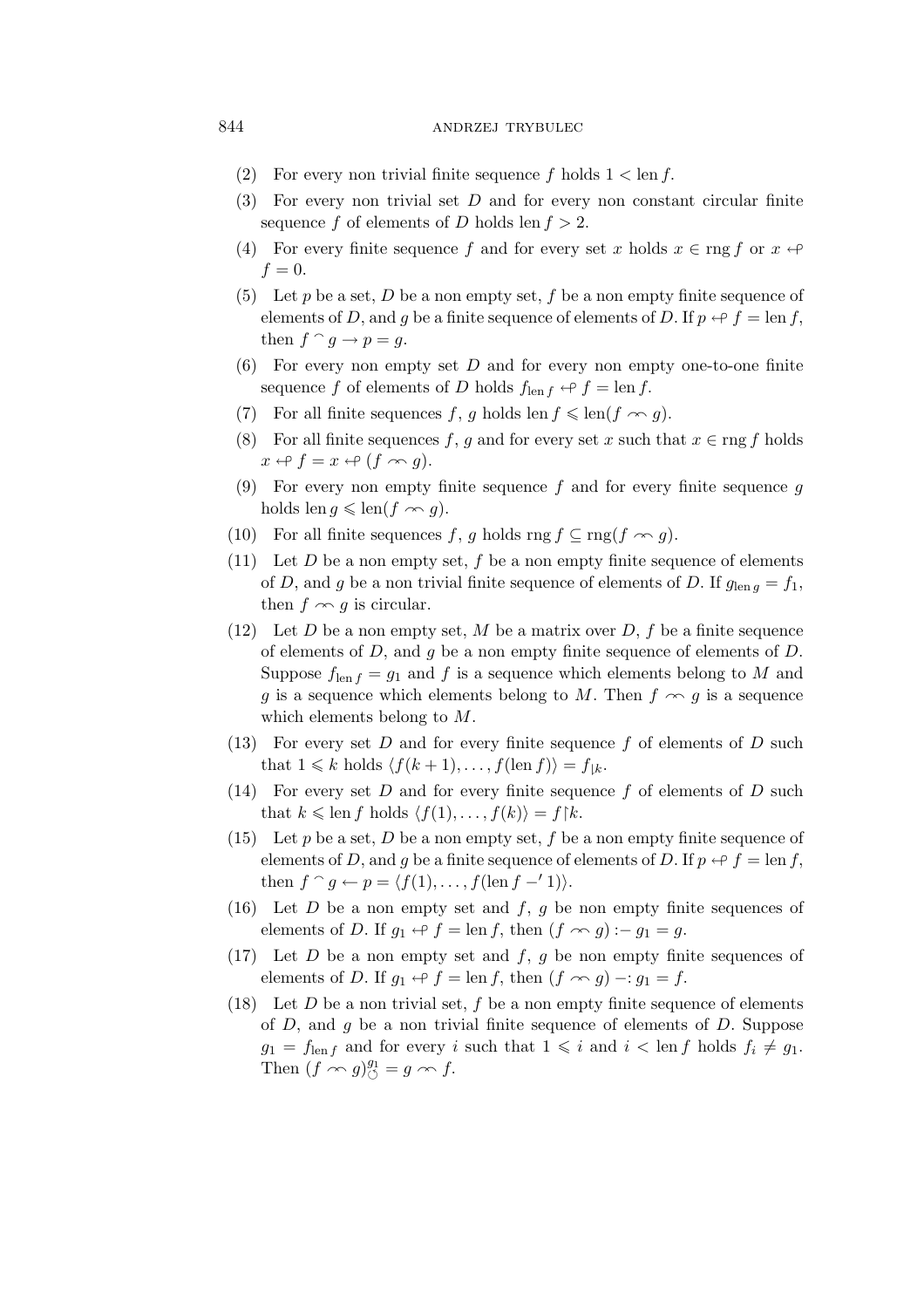#### 3. On the Plane

We now state several propositions:

- (19) For every non trivial finite sequence f of elements of  $\mathcal{E}_{\rm T}^2$  holds  $\mathcal{L}(f, 1) =$  $\mathcal{L}(f \restriction 2).$
- (20) For every s.c.c. finite sequence f of elements of  $\mathcal{E}_T^2$  and for every n such that  $n < \text{len } f$  holds  $f \upharpoonright n$  is s.n.c..
- (21) For every s.c.c. finite sequence f of elements of  $\mathcal{E}_{\rm T}^2$  and for every n such that  $1 \leqslant n$  holds  $f_{\mid n}$  is s.n.c..
- (22) Let f be a circular s.c.c. finite sequence of elements of  $\mathcal{E}_{\rm T}^2$  and given n. If  $n < \text{len } f$  and  $\text{len } f > 4$ , then  $f \upharpoonright n$  is one-to-one.
- (23) Let f be a circular s.c.c. finite sequence of elements of  $\mathcal{E}_{\rm T}^2$ . Suppose len  $f > 4$ . Let *i*, *j* be natural numbers. If  $1 < i$  and  $i < j$  and  $j \leq \text{len } f$ , then  $f_i \neq f_j$ .
- (24) Let f be a circular s.c.c. finite sequence of elements of  $\mathcal{E}_{\rm T}^2$  and given n. If  $1 \leq n$  and len  $f > 4$ , then  $f_{\vert n}$  is one-to-one.
- (25) For every special non empty finite sequence f of elements of  $\mathcal{E}_T^2$  holds  $\langle f(m), \ldots, f(n) \rangle$  is special.
- (26) Let f be a special non empty finite sequence of elements of  $\mathcal{E}_{\rm T}^2$  and g be a special non trivial finite sequence of elements of  $\mathcal{E}_{\rm T}^2$ . If  $f_{\rm len f} = g_1$ , then  $f \sim g$  is special.
- (27) For every circular unfolded s.c.c. finite sequence f of elements of  $\mathcal{E}_{\rm T}^2$  such that len  $f > 4$  holds  $\mathcal{L}(f, 1) \cap \mathcal{L}(f_{\downarrow 1}) = \{f_1, f_2\}.$

Let us note that there exists a finite sequence of elements of  $\mathcal{E}_{\rm T}^2$  which is one-to-one, special, unfolded, s.n.c., and non empty.

We now state several propositions:

- (28) For all finite sequences f, g of elements of  $\mathcal{E}_{\rm T}^2$  such that  $j < \text{len } f$  holds  $\mathcal{L}(f \curvearrowright g, j) = \mathcal{L}(f, j).$
- (29) For all non empty finite sequences f, g of elements of  $\mathcal{E}_{\rm T}^2$  such that  $1 \leqslant j$ and  $j + 1 < \text{len } g$  holds  $\mathcal{L}(f \sim g, \text{len } f + j) = \mathcal{L}(g, j + 1)$ .
- (30) Let f be a non empty finite sequence of elements of  $\mathcal{E}^2$  and g be a non trivial finite sequence of elements of  $\mathcal{E}_{\rm T}^2$ . If  $f_{\rm len f} = g_1$ , then  $\mathcal{L}(f \sim$  $g$ , len  $f$ ) =  $\mathcal{L}(g, 1)$ .
- (31) Let f be a non empty finite sequence of elements of  $\mathcal{E}_{\rm T}^2$  and g be a non trivial finite sequence of elements of  $\mathcal{E}_{\rm T}^2$ . If  $j + 1 < \text{len } g$  and  $f_{\text{len } f} = g_1$ , then  $\mathcal{L}(f \curvearrowright g, \text{len } f + j) = \mathcal{L}(g, j + 1).$
- (32) Let f be a non empty s.n.c. unfolded finite sequence of elements of  $\mathcal{E}_{\Gamma}^2$ and given *i*. If  $1 \leq i$  and  $i < \text{len } f$ , then  $\mathcal{L}(f, i) \cap \text{rng } f = \{f_i, f_{i+1}\}.$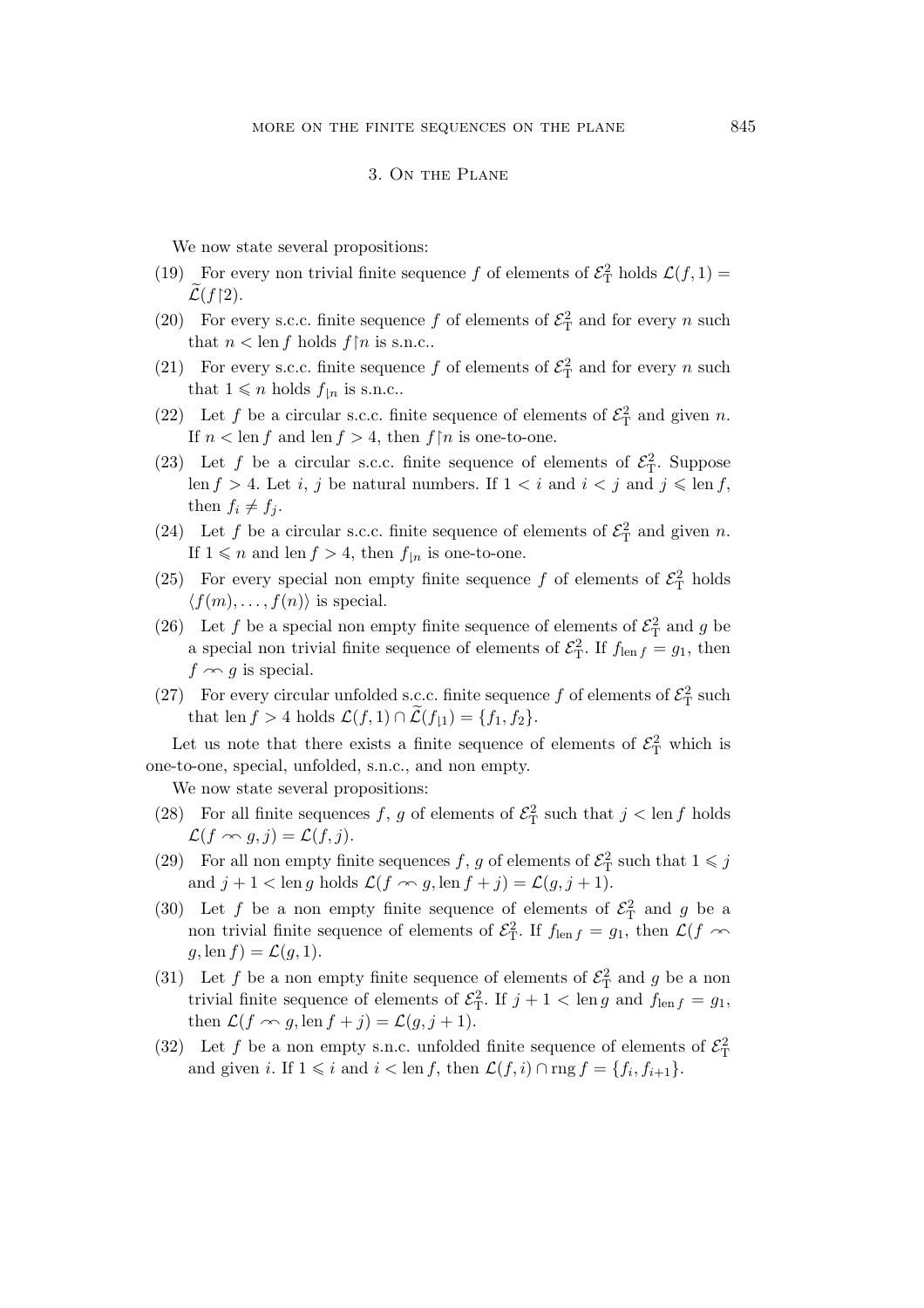### 846 ANDRZEJ TRYBULEC

 $(33)$  Let f, g be non trivial s.n.c. one-to-one unfolded finite sequences of elements of  $\mathcal{E}_{\rm T}^2$ . If  $\widetilde{\mathcal{L}}(f) \cap \widetilde{\mathcal{L}}(g) = \{f_1, g_1\}$  and  $f_1 = g_{\text{len }g}$  and  $g_1 = f_{\text{len }f}$ , then  $f \sim g$  is s.c.c..

In the sequel f, g are finite sequences of elements of  $\mathcal{E}_{\rm T}^2$ . The following propositions are true:

- (34) If f is unfolded and g is unfolded and  $f_{\text{len }f} = g_1$  and  $\mathcal{L}(f, \text{len } f -' 1) \cap$  $\mathcal{L}(g, 1) = \{f_{\text{len }f}\}\$ , then  $f \sim g$  is unfolded.
- (35) If f is non empty and g is non trivial and  $f_{\text{len }f} = g_1$ , then  $\widetilde{\mathcal{L}}(f \curvearrowright g) =$  $\widetilde{\mathcal{L}}(f) \cup \widetilde{\mathcal{L}}(g)$ .
- (36) Suppose that
	- (i) for every n such that  $n \in \text{dom } f$  there exist i, j such that  $\langle i, j \rangle \in \text{the } i$ indices of G and  $f_n = G \circ (i, j)$ ,
	- (ii) f is non constant, circular, unfolded, s.c.c., and special, and
- (iii) len  $f > 4$ .

Then there exists g such that

- (iv)  $g$  is a sequence which elements belong to  $G$ , unfolded, s.c.c., and special,
- (v)  $\widetilde{\mathcal{L}}(f) = \widetilde{\mathcal{L}}(q),$
- (vi)  $f_1 = g_1$ ,
- (vii)  $f_{\text{len }f} = g_{\text{len }g}$ , and
- (viii) len  $f \leqslant \text{len } g$ .

#### **REFERENCES**

- [1] Grzegorz Bancerek. The fundamental properties of natural numbers. *Formalized Mathematics*, 1(**1**):41–46, 1990.
- [2] Grzegorz Bancerek and Krzysztof Hryniewiecki. Segments of natural numbers and finite sequences. *Formalized Mathematics*, 1(**1**):107–114, 1990.
- [3] Józef Białas. Group and field definitions. *Formalized Mathematics*, 1(**3**):433–439, 1990.
- [4] Czesław Byliński. Finite sequences and tuples of elements of a non-empty sets. *Formalized Mathematics*, 1(**3**):529–536, 1990.
- [5] Czesław Byliński. Functions and their basic properties. *Formalized Mathematics*, 1(**1**):55– 65, 1990.
- [6] Czesław Byliński. Some properties of restrictions of finite sequences. *Formalized Mathematics*, 5(**2**):241–245, 1996.
- [7] Agata Darmochwał. The Euclidean space. *Formalized Mathematics*, 2(**4**):599–603, 1991.
- $[8]$  Agata Darmochwał and Yatsuka Nakamura. The topological space  $\mathcal{E}_T^2$ . Arcs, line segments and special polygonal arcs. *Formalized Mathematics*, 2(**5**):617–621, 1991.
- [9] Katarzyna Jankowska. Matrices. Abelian group of matrices. *Formalized Mathematics*, 2(**4**):475–480, 1991.
- [10] Jarosław Kotowicz. Monotone real sequences. Subsequences. *Formalized Mathematics*, 1(**3**):471–475, 1990.
- [11] Jarosław Kotowicz. Functions and finite sequences of real numbers. *Formalized Mathematics*, 3(**2**):275–278, 1992.
- [12] Jarosław Kotowicz and Yatsuka Nakamura. Introduction to Go-board part I. *Formalized Mathematics*, 3(**1**):107–115, 1992.
- [13] Jarosław Kotowicz and Yatsuka Nakamura. Properties of Go-board part III. *Formalized Mathematics*, 3(**1**):123–124, 1992.
- [14] Yatsuka Nakamura and Piotr Rudnicki. Vertex sequences induced by chains. *Formalized Mathematics*, 5(**3**):297–304, 1996.